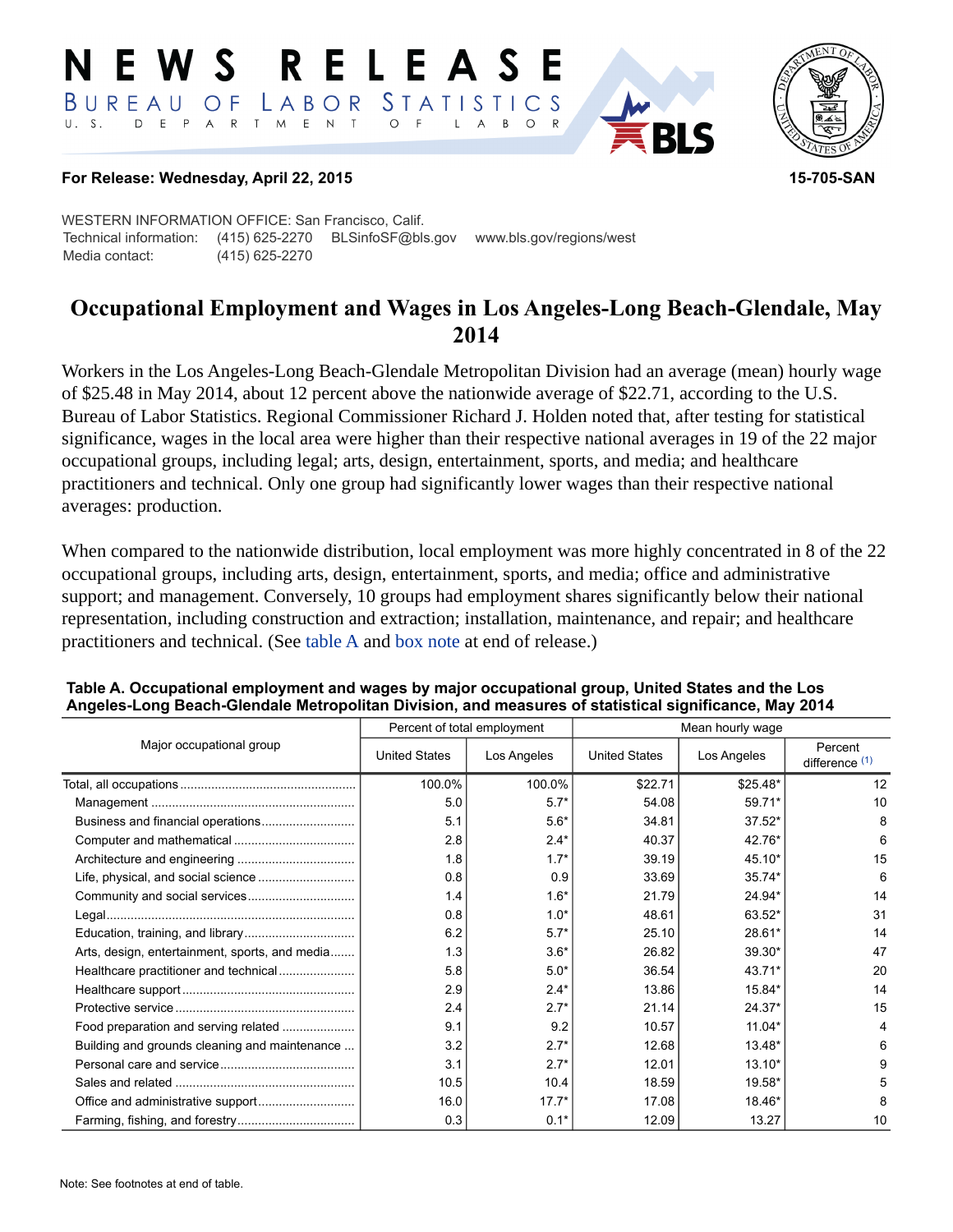#### **Table A. Occupational employment and wages by major occupational group, United States and the Los Angeles-Long Beach-Glendale Metropolitan Division, and measures of statistical significance, May 2014 - Continued**

| Major occupational group           |                      | Percent of total employment | Mean hourly wage     |             |                             |
|------------------------------------|----------------------|-----------------------------|----------------------|-------------|-----------------------------|
|                                    | <b>United States</b> | Los Angeles                 | <b>United States</b> | Los Angeles | Percent<br>difference $(1)$ |
|                                    | 3.9 I                | $2.5*$                      | 22.40                | $26.05*$    | 16                          |
|                                    | 3.9 <sub>1</sub>     | $3.0*$                      | 21.74                | $23.92*$    | 10                          |
|                                    | 6.6                  | 6.5                         | 17.06                | $15.79*$    | -7                          |
| Transportation and material moving | 6.8                  | $7.2*$                      | 16.57                | 16.71       |                             |

<span id="page-1-0"></span>Footnotes:

(1) A positive percent difference measures how much the mean wage in Los Angeles is above the national mean wage, while a negative difference reflects a lower wage.

\* The percent share of employment or mean hourly wage for this area is significantly different from the national average of all areas at the 90-percent confidence level.

One occupational group—arts, design, entertainment, sports, and media—was chosen to illustrate the diversity of data available for any of the 22 major occupational categories. Los Angeles-Long Beach-Glendale had 145,010 jobs in arts, design, entertainment, sports, and media, accounting for 3.6 percent of local area employment, significantly higher than the 1.3-percent share nationally. The average hourly wage for this occupational group locally was \$39.30, significantly above the national wage of \$26.82.

Some of the largest detailed occupations within the arts, design, entertainment, sports, and media group included producers and directors (19,560), graphic designers (9,600), and film and video editors (8,810). Among the higher paying jobs were producers and directors and art directors, with mean hourly wages of \$64.95 and \$58.66, respectively. At the lower end of the wage scale were dancers (\$13.99) and floral designers (\$14.28). (Detailed occupational data for arts, design, entertainment, sports, and media are presented in table 1; for a complete listing of detailed occupations available go to <https://www.bls.gov/oes/tables.htm>.)

Location quotients allow us to explore the occupational make-up of a metropolitan area by comparing the composition of jobs in an area relative to the national average. (See table 1.) For example, a location quotient of 2.0 indicates that an occupation accounts for twice the share of employment in the area than it does nationally. In the Los Angeles-Long Beach-Glendale Metropolitan Division, above-average concentrations of employment were found in many of the occupations within the arts, design, entertainment, sports, and media group. For instance, film and video editors were employed at 12.0 times the national rate in Los Angeles, and fashion designers, at 7.7 times the U.S. average. On the other hand, public relations specialists had a location quotient of 1.0 in Los Angeles, indicating that this particular occupation's local and national employment shares were similar.

These statistics are from the Occupational Employment Statistics (OES) survey, a federal-state cooperative program between BLS and State Workforce Agencies, in this case, the California Employment Development Department.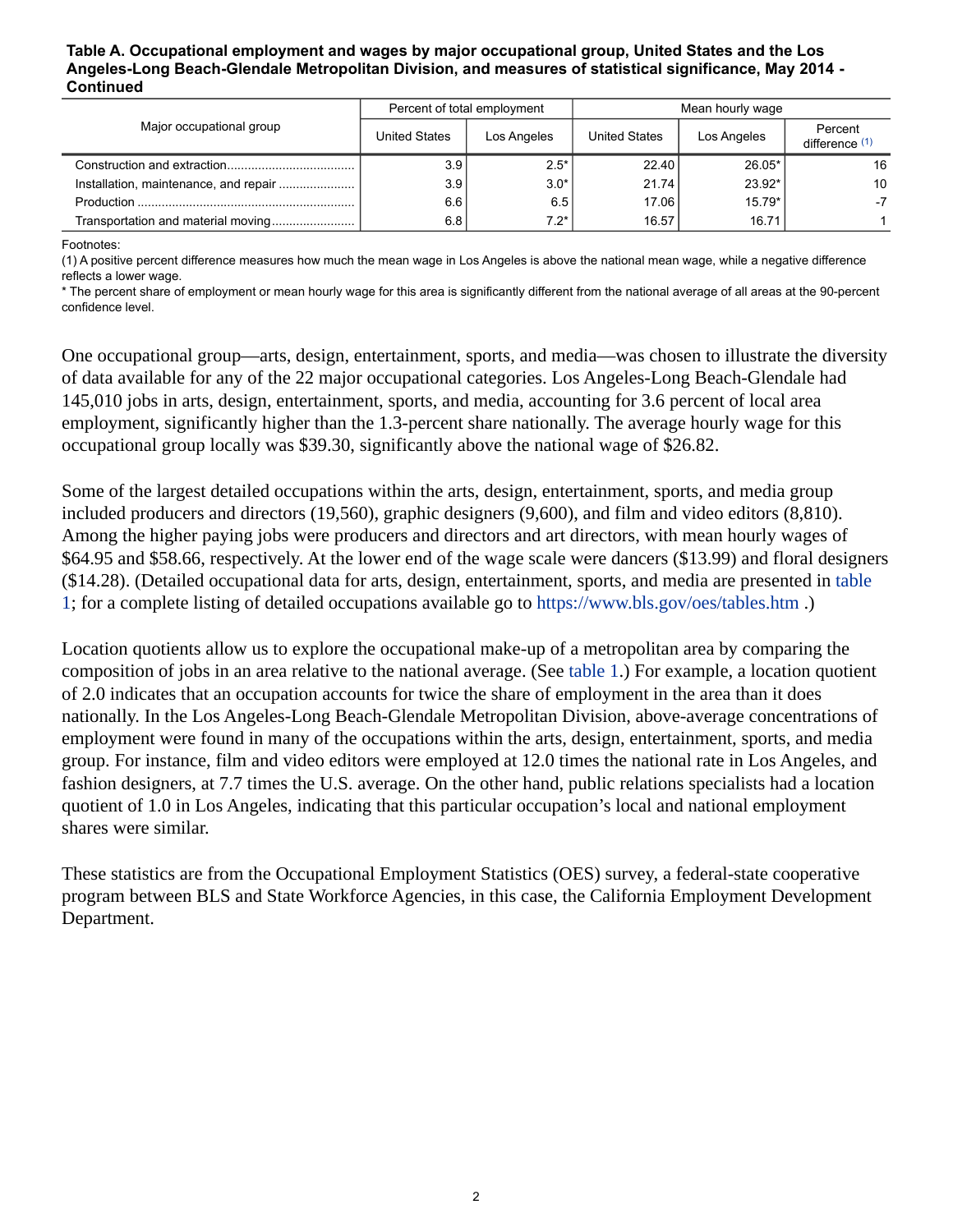## **Note**

<span id="page-2-0"></span>A value that is statistically different from another does not necessarily mean that the difference has economic or practical significance. Statistical significance is concerned with the ability to make confident statements about a universe based on a sample. It is entirely possible that a large difference between two values is not significantly different statistically, while a small difference is, since both the size and heterogeneity of the sample affect the relative error of the data being tested.

## **Technical Note**

The Occupational Employment Statistics (OES) survey is a semiannual mail survey measuring occupational employment and wage rates for wage and salary workers in nonfarm establishments in the United States. Guam, Puerto Rico, and the Virgin Islands are also surveyed, but their data are not included in the national estimates. OES estimates are constructed from a sample of about 1.2 million establishments. Forms are mailed to approximately 200,000 sampled establishments in May and November each year. May 2014 estimates are based on responses from six semiannual panels collected over a 3-year period: May 2014, November 2013, May 2013, November 2012, May 2012, and November 2011. The overall national response rate for the six panels is 74.3 percent based on establishments and 70.5 percent based on weighted sampled employment. The unweighted employment of sampled establishments across all six semiannual panels represents approximately 57.1 percent of total national employment. (Response rates are slightly lower for these estimates due to the federal shutdown in October 2013.) The sample in the Los Angeles-Long Beach-Glendale Metropolitan Division included 12,414 establishments with a response rate of 61 percent. For more information about OES concepts and methodology, go to [www.bls.gov/news.release/ocwage.tn.htm](https://www.bls.gov/news.release/ocwage.tn.htm).

The OES survey provides estimates of employment and hourly and annual wages for wage and salary workers in 22 major occupational groups and 821 detailed occupations for the nation, states, metropolitan statistical areas, metropolitan divisions, and nonmetropolitan areas. In addition, employment and wage estimates for 94 minor groups and 458 broad occupations are available in the national data. OES data by state and metropolitan/nonmetropolitan area are available from [www.bls.gov/oes/current/oessrcst.htm](https://www.bls.gov/oes/current/oessrcst.htm) and [www.bls.gov/](https://www.bls.gov/oes/current/oessrcma.htm) [oes/current/oessrcma.htm,](https://www.bls.gov/oes/current/oessrcma.htm) respectively.

The May 2014 OES estimates are based on the 2010 Standard Occupational Classification (SOC) system and the 2012 North American Industry Classification System (NAICS). Information about the 2010 SOC is available on the BLS website at [www.bls.gov/soc](https://www.bls.gov/soc) and information about the 2012 NAICS is available at [www.bls.gov/bls/naics.htm.](https://www.bls.gov/bls/naics.htm)

## **Area definitions**

The substate area data published in this release reflect the standards and definitions established by the U.S. Office of Management and Budget.

The **Los Angeles-Long Beach-Glendale, Calif. Metropolitan Division** includes Los Angeles County.

## **Additional information**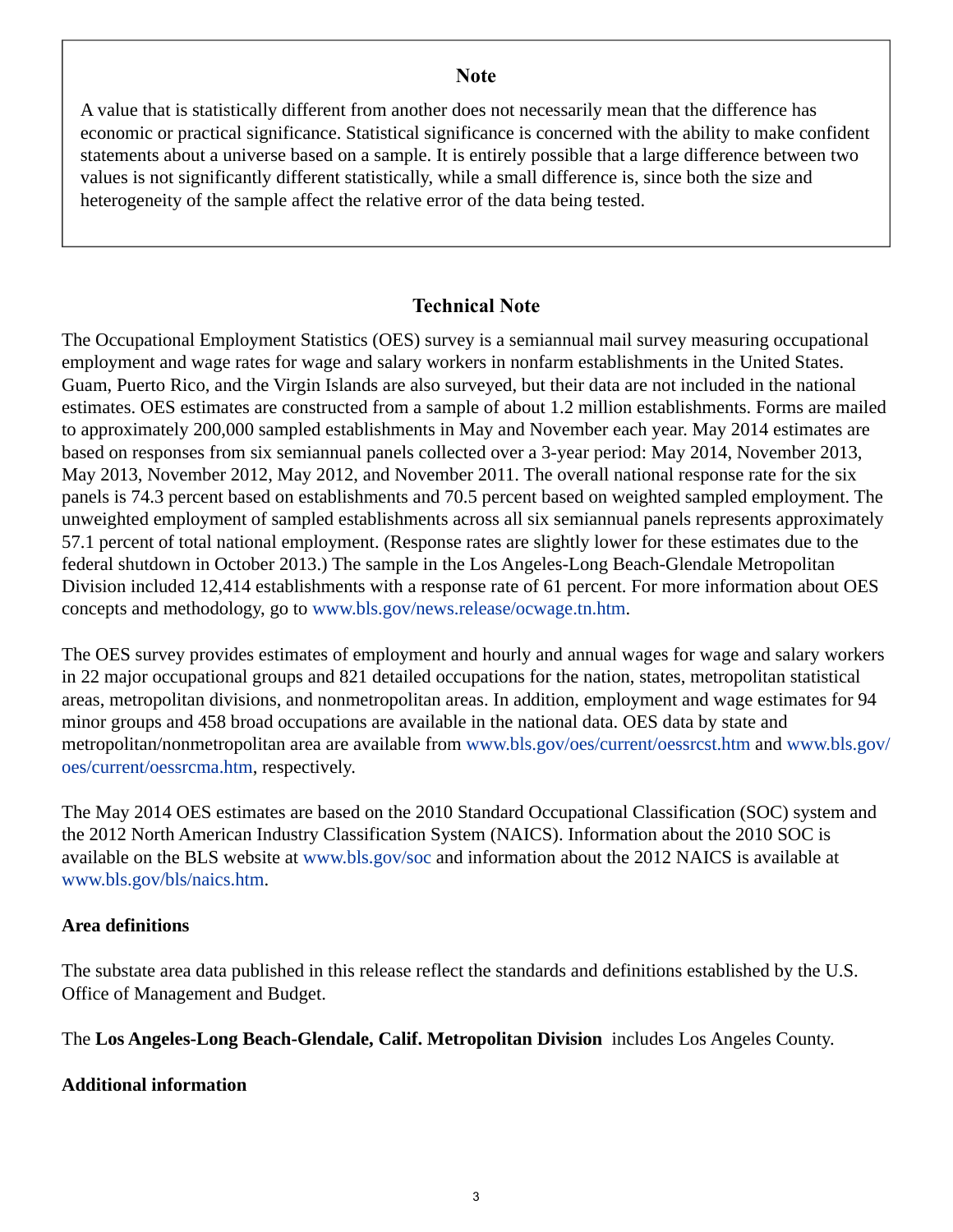OES data are available on our regional web page at [www.bls.gov/regions/west.](https://www.bls.gov/regions/west) Answers to frequently asked questions about the OES data are available at [www.bls.gov/oes/oes\\_ques.htm.](https://www.bls.gov/oes/oes_ques.htm) Detailed technical information about the OES survey is available in our Survey Methods and Reliability Statement on the BLS website at [www.bls.gov/oes/2014/may/methods\\_statement.pdf](https://www.bls.gov/oes/2014/may/methods_statement.pdf).

Information in this release will be made available to sensory impaired individuals upon request . Voice phone: 202-691-5200; Federal Relay Service: 800-877-8339.